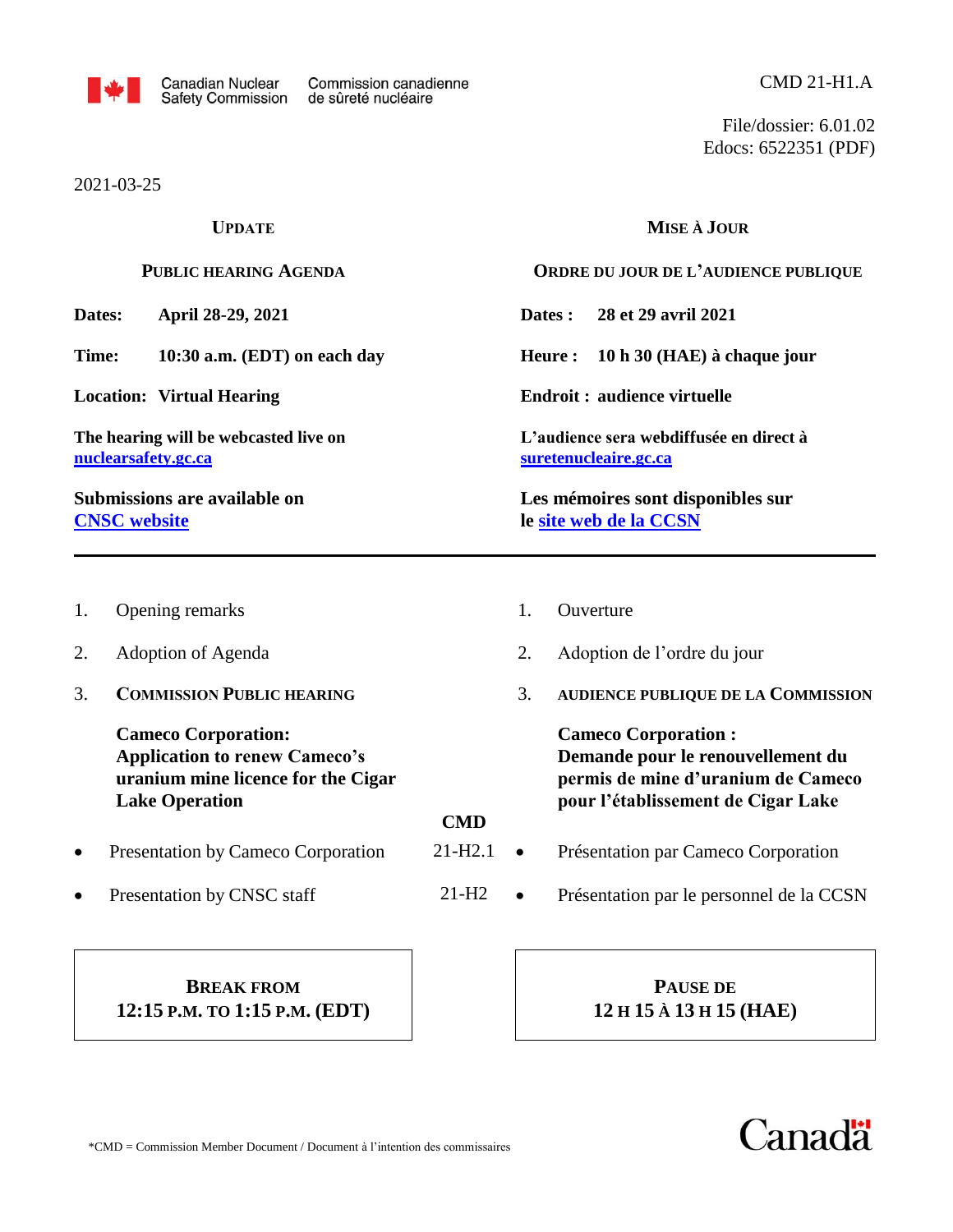• Presentation from Ya'thi Néné Land and Resource Office

> [CMD 21-H2.32 will be filed on March 29, 2021]

- Presentation from the Saskatchewan Mining Association
- Presentation from Rick Robillard

 $21-H2.32$   $\bullet$  Présentation de Ya'thi Néné Land and Resource Office

> [Le CMD 21-H2.32 sera déposé le 29 mars 2021]

- $21-H2.6$   $\bullet$  Présentation de la Saskatchewan Mining Association
- $21-H2.2$   $\bullet$  Présentation de Rick Robillard

## **BREAK FROM 2:30 P.M. TO 3:00 P.M. (EDT)**

- Presentation from the English River First Nation
- Presentation from Orano Canada Inc.
- Presentation from Taryn Roske
- Presentation from Athabasca Basin Development

**End of the session for April 28, 2021**

**The hearing will resume at 10:30 a.m. (EDT) on April 29, 2021**

## **PAUSE DE 14 H 30 À 15 H 00 (HAE)**

- $21-H2.29$   $\bullet$  Présentation de la Première Nation d'English River
- $21-H2.10$   $\bullet$  Présentation d' Orano Canada Inc.
- $21-H2.13$   $\bullet$  Présentation de Taryn Roske
- $21-H2.15$   $\bullet$  Présentation d' Athabasca Basin Development

**Fin de la session pour le 28 avril 2021**

**L'audience se poursuivra à 10 h 30 (HAE) le 29 avril 2021**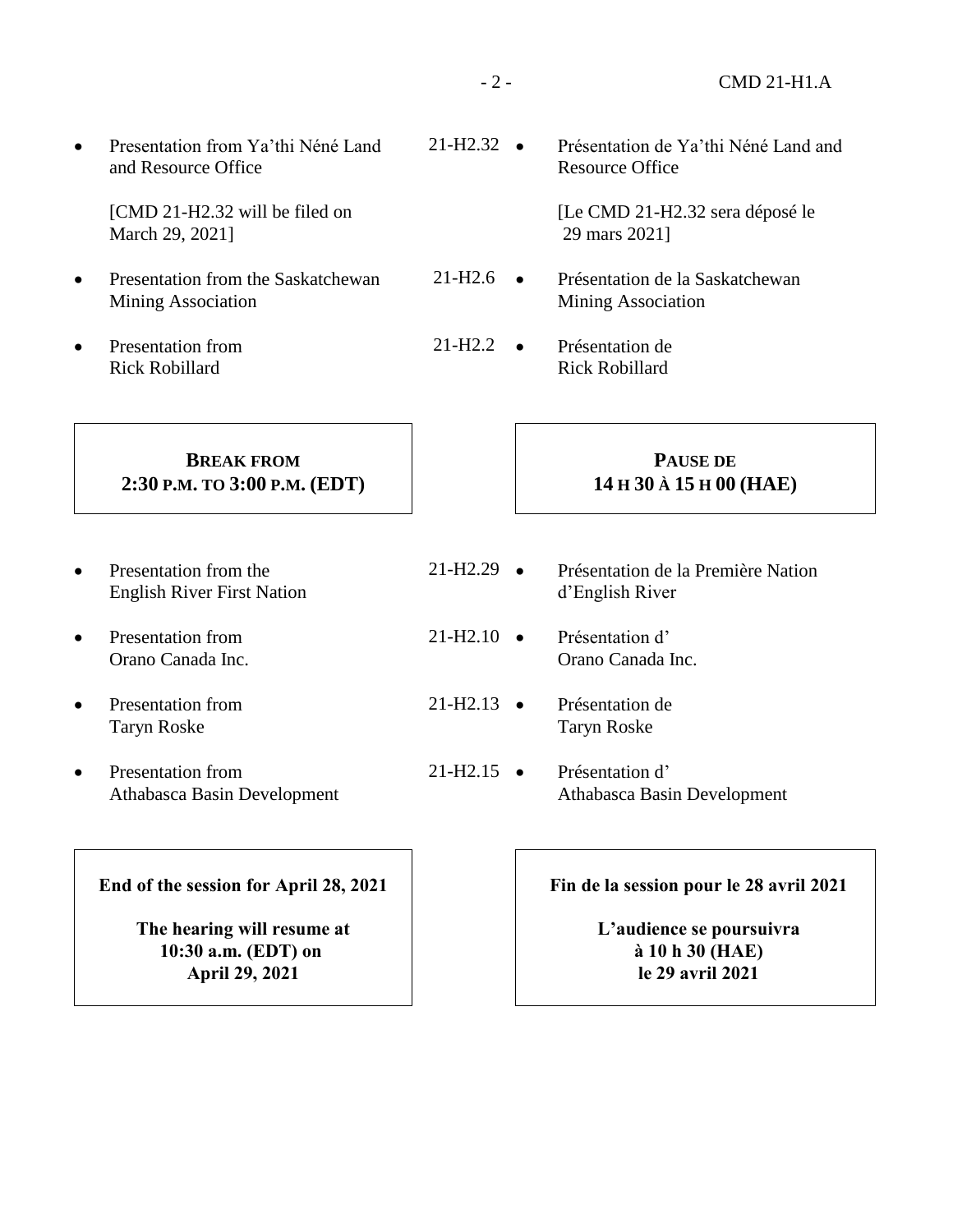#### - 3 - CMD 21-H1.A

#### **Thursday, April 29, 2021**

### **10:30 a.m. (EDT)**

- Presentation from the Canadian Nuclear 21-H2.23 Workers' Council
- Presentation from the Canadian Nuclear Association
- Presentation from Métis Nation-Saskatchewan

[CMD 21-H2.31 will be filed on March 29, 2021]

 Presentation from the Kineepik Métis Local

## **Le jeudi 29 avril 2021**

#### **10 h 30 (HAE)**

- Présentation par le Conseil canadien des travailleurs du nucléaire
- $21-H2.27$   $\bullet$  Présentation de l'Association nucléaire canadienne
- $21-H2.31$   $\bullet$  Présentation de Métis Nation-Saskatchewan

[Le CMD 21-H2.31 sera déposé le 29 mars 2021]

 $21-H2.19$   $\bullet$  Présentation par le Kineepik Métis Local

## **BREAK FROM 12:30 P.M. TO 1:15 P.M. (EDT)**

- Written submission from the Fond du Lac First Nations
- Written submission from the Mining Association of Canada
- Written submission from the Saskatoon Regional Economic Development Authority (SREDA)
- Written submission from the Northern Village of Ile a la Crosse

## **PAUSE DE 12 H 30 À 13 H 15 (HAE)**

- $21-H2.3$   $\bullet$  Mémoire des premières nations de Fond du Lac
- $21-H2.4$   $\bullet$  Mémoire de l'Association minière du Canada
- $21-H2.5$   $\bullet$  Mémoire du Saskatoon Regional Economic Development Authority (SREDA)
- $21-H2.7$   $\bullet$  Mémoire du Northern Village of Île-à-la-Crosse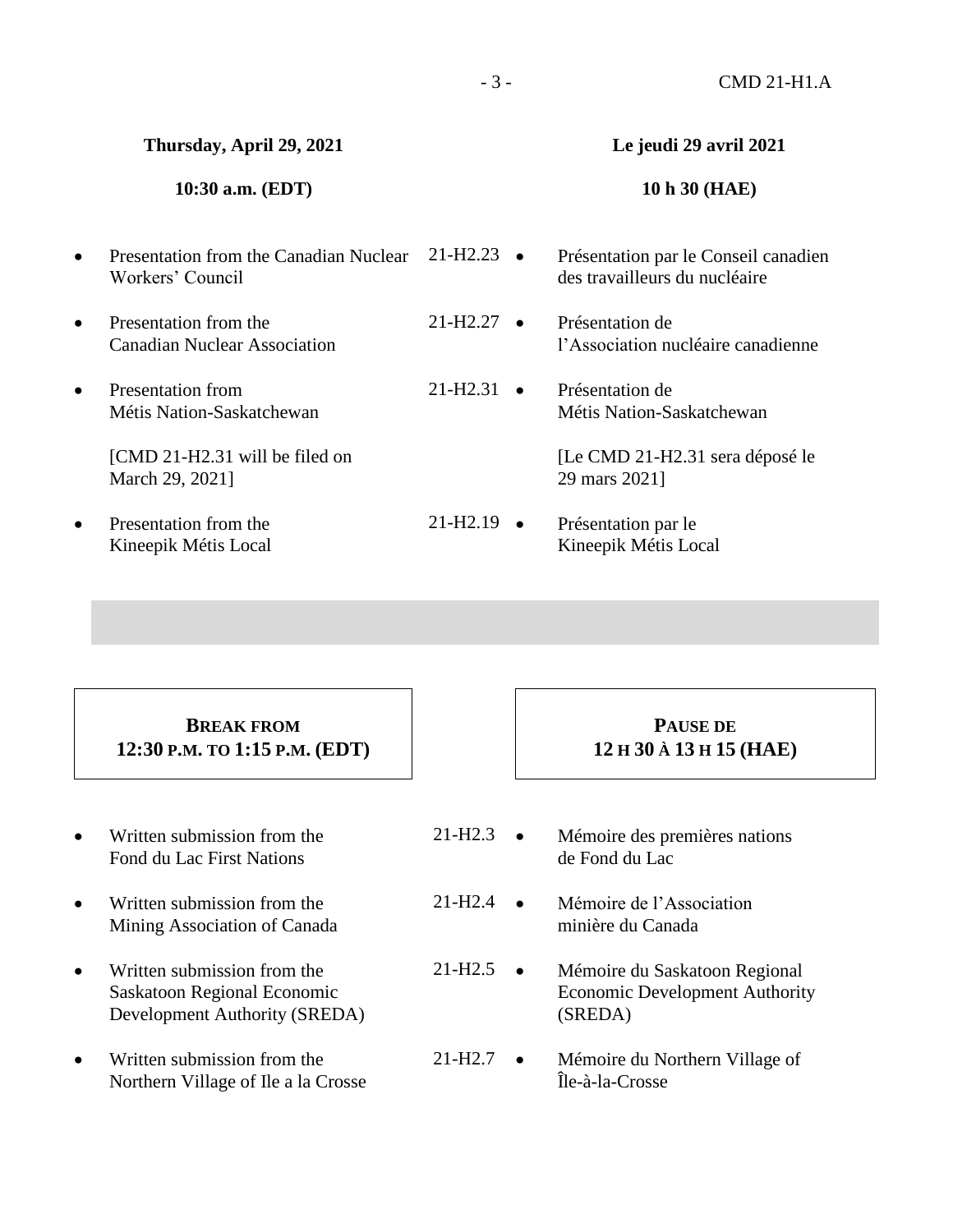|           | Written submission from the Northern<br>Settlement of Uranium City                                 | $21 - H2.8$                       | Mémoire du Northern Settlement of<br><b>Uranium City</b>                            |
|-----------|----------------------------------------------------------------------------------------------------|-----------------------------------|-------------------------------------------------------------------------------------|
| $\bullet$ | Written submission from Kitsaki<br>Management Limited Partnership                                  | $21 - H2.9$<br>$\bullet$          | Mémoire de Kitsaki Management<br><b>Limited Partnership</b>                         |
| $\bullet$ | Written submission from<br>Canada-India Business Council                                           | $21 - H2.11$<br>$\bullet$         | Mémoire du Conseil de Commerce<br>Canada-Inde                                       |
|           | Written submission from the<br>Lac La Ronge Indian Band                                            | $21-H2.12$ $\bullet$              | Mémoire du<br>Lac La Ronge Indian Band                                              |
|           | Written submission from<br>Rose Tsannie                                                            | 21-H <sub>2.14</sub>              | Mémoire de<br>Rose Tsannie                                                          |
|           | Written submission from the<br>Saskatchewan Chamber of Commerce                                    | $21-H2.16$ •                      | Mémoire de la Chambre de commerce<br>de la Saskatchewan                             |
| $\bullet$ | Written submission from the<br>Canada China Business Council                                       | $21-H2.17$ $\bullet$              | Mémoire du Conseil d'affaires<br>Canada-Chine                                       |
| $\bullet$ | Written submission from the<br>Athabasca Joint Engagement and<br><b>Environmental Subcommittee</b> | $21-H2.18$ $\bullet$              | Mémoire de l'Athabasca Joint<br><b>Engagement and Environmental</b><br>Subcommittee |
|           | Written submission from the<br>Northern Village of Beauval                                         | $21 - H2.20$                      | Mémoire du Northern<br>Village of Beauval                                           |
| ٠         | Written submission from<br><b>Ken Coates</b>                                                       | 21-H <sub>2.21</sub><br>$\bullet$ | Mémoire de<br><b>Ken Coates</b>                                                     |
| $\bullet$ | Written submission from the<br>Greater Saskatoon Chamber of<br>Commerce                            | $21-H2.22$ $\bullet$              | Mémoire de la<br>Greater Saskatoon Chamber of Commerce                              |
|           | Written submission from the<br><b>North Saskatoon Business Association</b>                         | $21-H2.24$ $\bullet$              | Mémoire de la North Saskatoon<br><b>Business Association</b>                        |
| $\bullet$ | Written submission from<br><b>PBN</b> Construction                                                 | $21-H2.25$ •                      | Mémoire de<br><b>PBN</b> Construction                                               |
| ٠         | Written submission from<br>United Steelworkers, District 3                                         | $21-H2.26$ $\bullet$              | Mémoire de<br>United Steelworkers, District 3                                       |